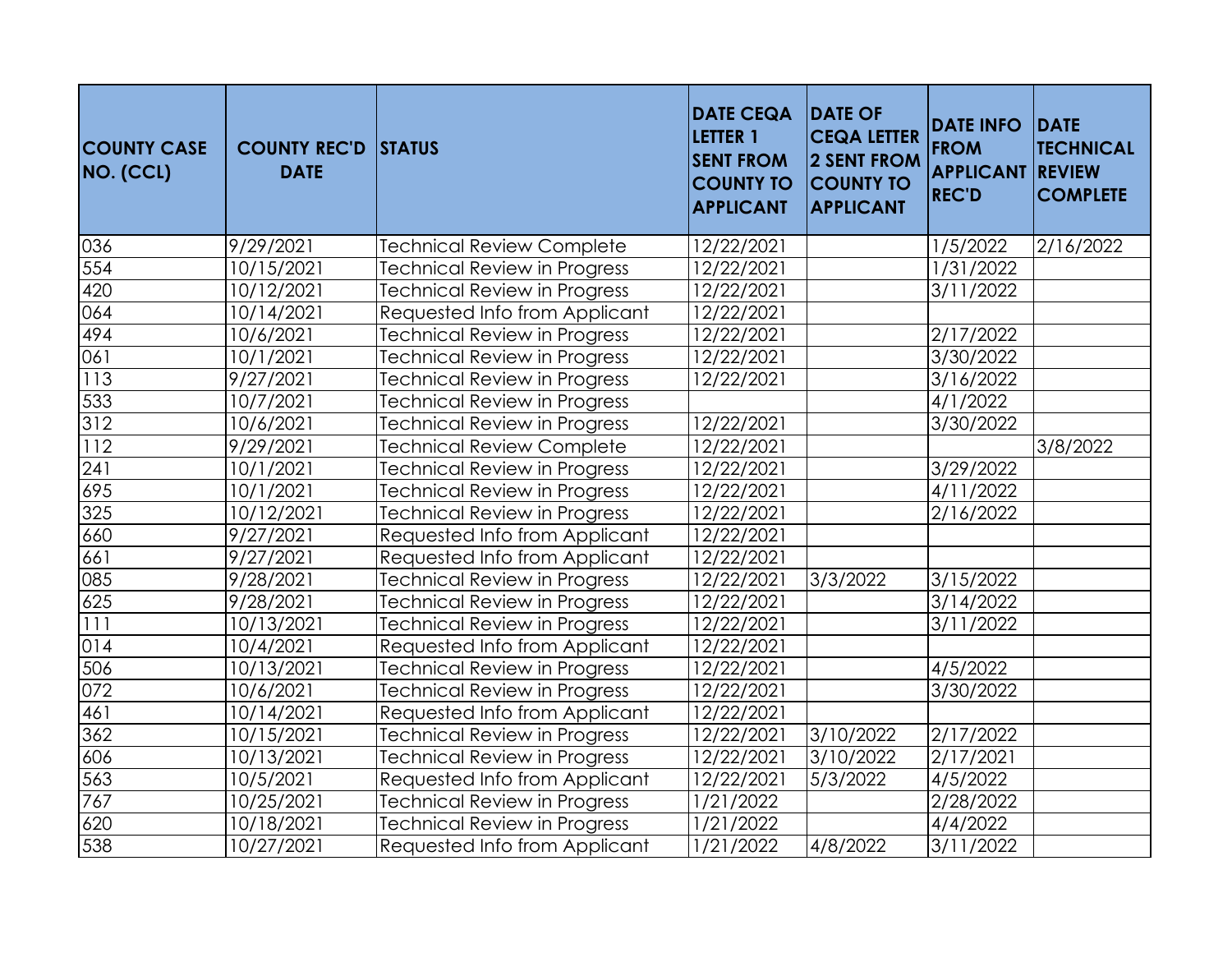| 330              | 10/25/2021 | <b>Technical Review in Progress</b> |                      |           | 3/23/2022  |          |
|------------------|------------|-------------------------------------|----------------------|-----------|------------|----------|
| 704              | 10/21/2021 | <b>Technical Review in Progress</b> | 1/21/2022            |           | 3/15/2022  |          |
| 484              | 10/28/2021 | Technical Review in Progress        | 1/21/2022            |           | 4/12/2022  |          |
| 363              | 10/25/2021 | <b>Technical Review in Progress</b> | 1/21/2022            |           | 3/30/2022  |          |
| 213              | 10/25/2021 | <b>Technical Review in Progress</b> | 1/21/2022            |           | 4/4/2022   |          |
|                  |            |                                     |                      |           | 2/24/2022, |          |
| 766              | 10/21/2021 | <b>Technical Review in Progress</b> | 1/21/2022            |           | 4/19/2022  |          |
| 708              | 10/25/2021 | <b>Technical Review in Progress</b> | 1/21/2022            | 4/4/2022  | 4/4/2022   |          |
| 744              | 10/25/2021 | <b>Technical Review in Progress</b> | 1/21/2022            |           | 3/28/2022  |          |
| $\overline{264}$ | 10/15/2021 | <b>Technical Review in Progress</b> | 1/21/2022            |           | 3/31/2022  |          |
| 222 & 699        | 10/28/2021 | Requested Info from Applicant       | 1/21/2022            |           |            |          |
| 699              | 10/28/2021 | Requested Info from Applicant       | 1/21/2022            |           |            |          |
| 485              | 10/28/2021 | Requested Info from Applicant       | 1/21/2022            |           |            |          |
| 758              | 10/21/2021 | <b>Technical Review in Progress</b> | /21/2022             |           | 4/12/2022  |          |
| 780              | 10/25/2021 | <b>Technical Review in Progress</b> | /21/2022             |           | 3/14/2022  |          |
| 670              | 10/26/2021 | <b>Technical Review in Progress</b> | 1/21/2022            |           | 2/22/2022  |          |
| 709              | 10/25/2021 | <b>Technical Review in Progress</b> | 1/21/2022            |           | 2/22/2022  |          |
| 114              | 10/21/2021 | Requested Info from Applicant       | 1/21/2022            |           |            |          |
| 477              | 10/28/2021 | Requested Info from Applicant       | 1/21/2022            |           |            |          |
| 731              | 10/21/2021 | <b>Technical Review in Progress</b> | 1/21/2022            | 3/30/2022 | 2/17/2021  |          |
| 079              | 11/3/2021  | Requested Info from Applicant       | 1/21/2022            |           |            |          |
| 382              | 10/26/2021 | Requested Info from Applicant       | 1/21/2022            | 3/25/2022 | 2/22/2022  |          |
| 781              | 10/25/2021 | <b>Technical Review in Progress</b> | $\frac{1}{2}$ 1/2022 |           | 4/19/2022  |          |
| 047              | 11/3/2021  | Requested Info from Applicant       | 2/4/2022             | 3/29/2022 |            |          |
| 250              | 11/4/2021  | <b>Technical Review Complete</b>    | 2/3/2022             |           |            | 3/8/2022 |
| 262              | 11/4/2021  | <b>Technical Review in Progress</b> | 2/4/2022             |           |            |          |
| 504              | 11/4/2021  | <b>Technical Review in Progress</b> | 2/3/2022             |           |            |          |
| 739              | 11/4/2021  | Requested Info from Applicant       | 2/3/2022             |           |            |          |
|                  | 11/8/2021  |                                     |                      |           | 3/23/2022, |          |
| 109              |            | <b>Technical Review in Progress</b> | 2/3/2022             | 3/25/2022 | 4/12/2022  |          |
| 737              | 11/8/2021  | Requested Info from Applicant       | 2/3/2022             |           |            |          |
| 337              | 11/9/2021  | Requested Info from Applicant       | 2/3/2022             |           |            |          |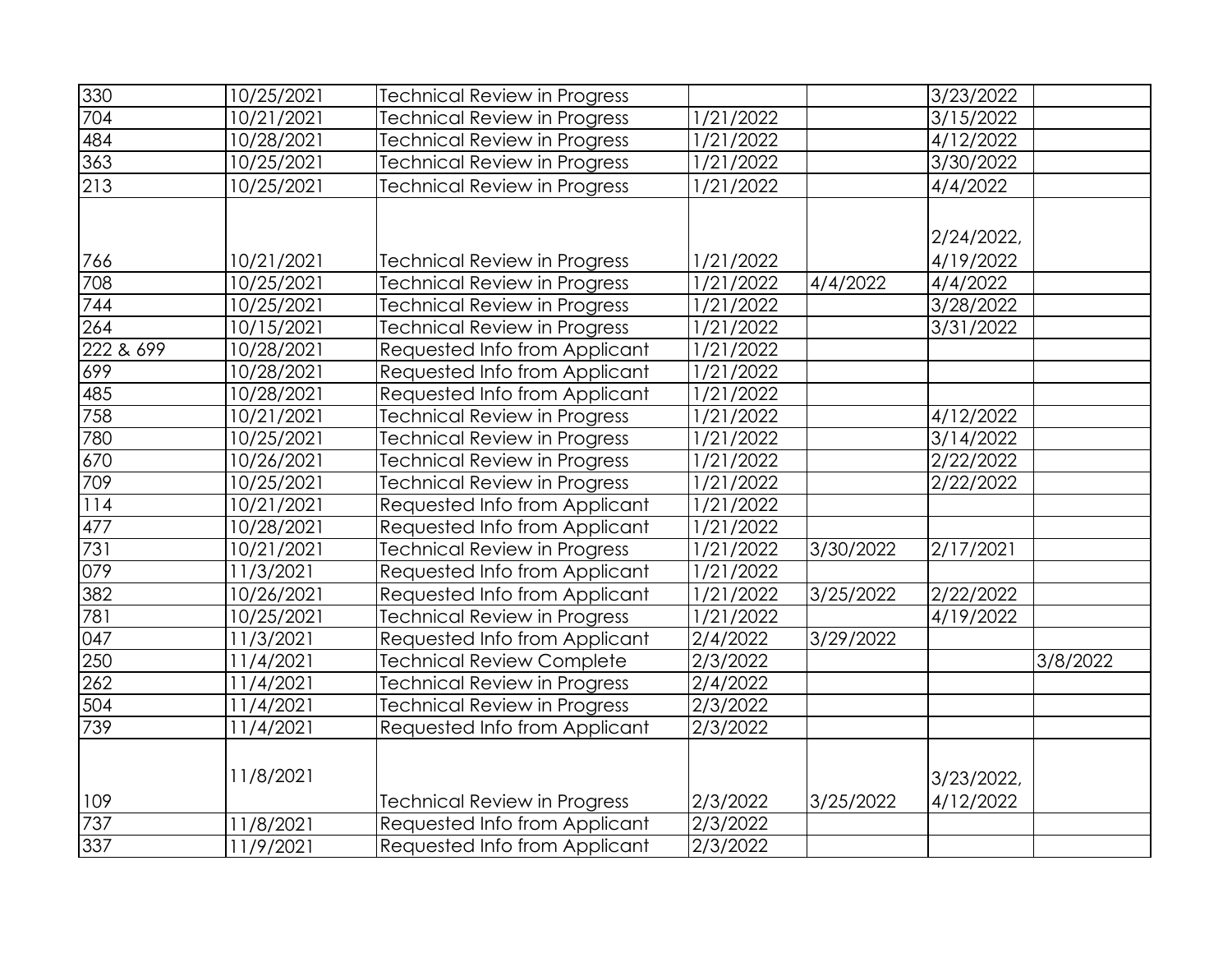|     | 11/10/2021             |                                     |                       |          | 3/29/2022,    |          |
|-----|------------------------|-------------------------------------|-----------------------|----------|---------------|----------|
| 001 |                        | Technical Review in Progress        | 4/18/2022             |          | 4/21/2022     |          |
| 456 | 11/12/2021             | <b>Technical Review in Progress</b> | $\overline{2}/3/2022$ |          | 3/21/2022     |          |
| 501 | 11/12/2021             | Requested Info from Applicant       | 2/3/2022              |          |               |          |
| 615 | 11/12/2021             | <b>Technical Review in Progress</b> | 2/3/2022              |          | 4/5/2022      |          |
| 546 | 11/15/2021             | Technical Review in Progress        | $\sqrt{2}/3/2022$     |          | 4/21/2022     |          |
| 583 | 11/15/2021             | Requested Info from Applicant       | 2/18/2022             |          |               |          |
| 640 | $\frac{11}{11}$ 5/2021 | <b>Technical Review in Progress</b> | 2/3/2022              |          | 3/22/2022     |          |
| 713 | 11/15/2021             | <b>Technical Review in Progress</b> | 2/3/2022              |          | 3/16/2022     |          |
| 788 | 11/15/2021             | <b>Technical Review in Progress</b> | 2/4/2022              |          | 3/28/2022     |          |
| 502 | 11/16/2021             | Requested Info from Applicant       | 2/3/2022              |          |               |          |
| 571 | 11/16/2021             | Requested Info from Applicant       | 2/2/2022              |          |               |          |
| 55  | 11/17/2021             | Requested Info from Applicant       | 3/29/2022             |          |               |          |
| 734 | 11/17/2021             | Requested Info from Applicant       | $\frac{1}{2}/3/2022$  |          |               |          |
| 657 | 11/19/2021             | Requested Info from Applicant       | 2/3/2022              |          |               |          |
| 094 | 11/22/2021             | <b>Technical Review in Progress</b> | 2/3/2022              |          | 3/31/2022     |          |
| 097 | 11/22/2021             | <b>Technical Review in Progress</b> | 2/3/2022              |          | 2/14/2022     |          |
| 465 | 11/22/2021             | <b>Technical Review Complete</b>    |                       |          |               | 3/8/2022 |
| 745 | 11/22/2021             | Technical Review in Progress        |                       |          | 3/15/2022     |          |
| 207 | 11/24/2021             | <b>Undergoing Initial Review</b>    | 3/15/2022             |          |               |          |
| 729 | 11/29/2021             | Technical Review in Progress        | 2/3/2022              |          | 2/23/2022     |          |
| 730 | 11/29/2021             | <b>Technical Review in Progress</b> | 2/4/2022              |          | 2/23/2022     |          |
| 118 | 12/1/2021              | Requested Info from Applicant       | 4/18/2022             |          |               |          |
| 119 | 12/1/2021              | Requested Info from Applicant       | 4/18/2022             |          |               |          |
| 373 | 12/2/2021              | <b>Technical Review in Progress</b> | 2/3/2022              |          |               |          |
| 249 | 12/1/2021              | Technical Review in Progress        | $\overline{2}/3/2022$ |          | 3/28/2022     |          |
| 566 | 12/2/2021              | Requested Info from Applicant       | 2/3/2022              | 4/8/2022 | 3/14/2022     |          |
| 604 | 12/2/2021              | Requested Info from Applicant       | 2/18/2022             |          |               |          |
| 641 | 12/2/2021              | <b>Technical Review in Progress</b> | 2/3/2022              |          | 3/28/2022     |          |
|     |                        |                                     |                       |          |               |          |
|     | 12/2/2021              |                                     |                       |          | $3/14/2022$ , |          |
| 714 |                        | <b>Technical Review in Progress</b> | 2/3/2022              | 4/8/2022 | 4/11/2022     |          |
| 710 | 12/3/2021              | <b>Technical Review in Progress</b> | 2/3/2022              |          | 4/19/2022     |          |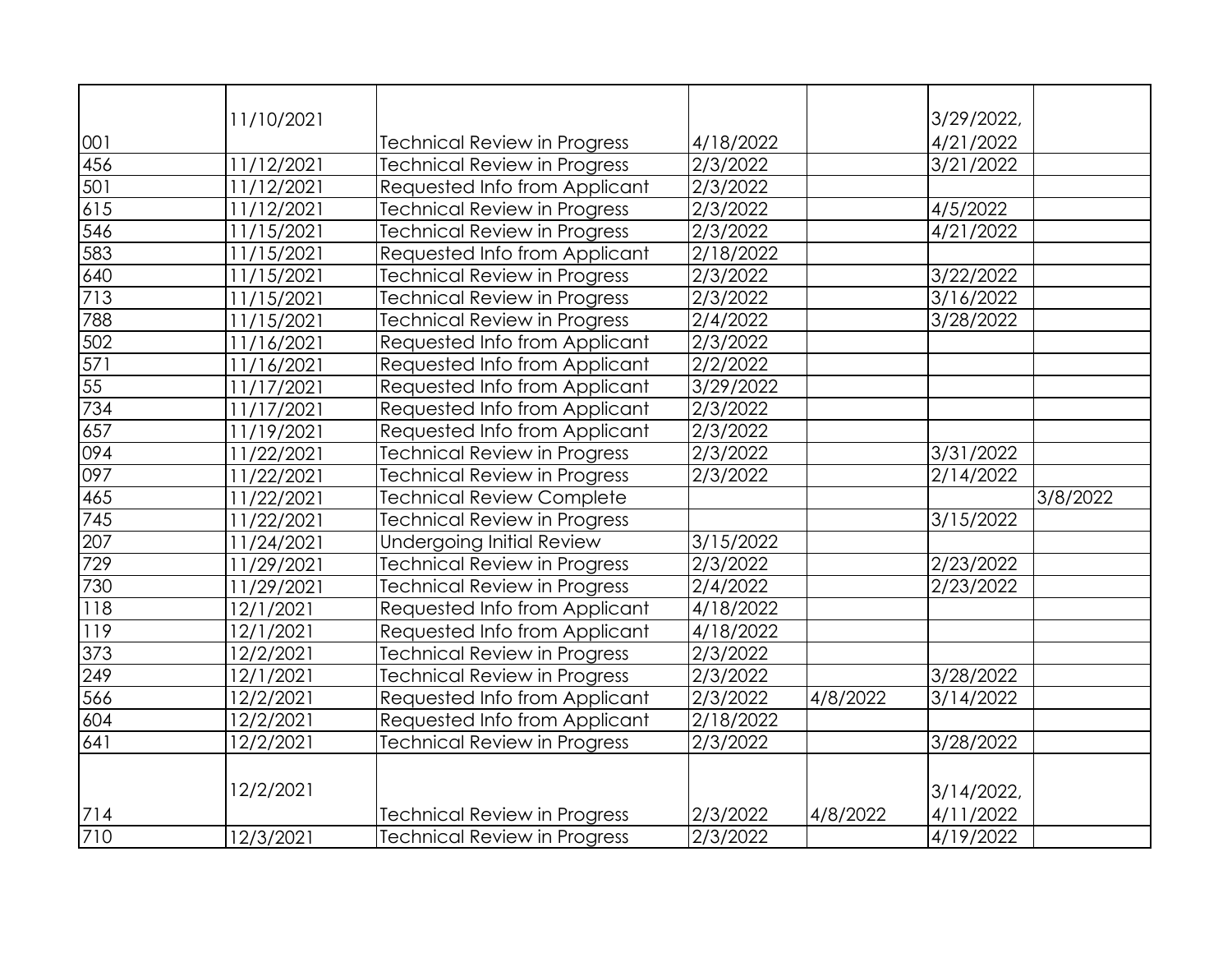| 675 | 12/3/2021  | Requested Info from Applicant       | 2/3/2022            | 5/3/2022  |                        |  |
|-----|------------|-------------------------------------|---------------------|-----------|------------------------|--|
| 550 | 12/8/2021  | <b>Technical Review in Progress</b> | 2/3/2022            | 2/25/2022 | 4/4/2022               |  |
| 065 | 12/9/2021  | <b>Technical Review in Progress</b> | 2/25/2022           |           |                        |  |
| 544 | 12/14/2021 | <b>Technical Review in Progress</b> | $\frac{2}{3}$ /2022 |           | 4/4/2022               |  |
| 746 | 12/16/2021 | <b>Technical Review in Progress</b> | 2/3/2022            | 2/25/2022 |                        |  |
| 603 | 12/20/2021 | <b>Technical Review in Progress</b> | 2/3/2022            | 2/25/2022 |                        |  |
| 720 | 12/20/2021 | <b>Technical Review in Progress</b> | $\sqrt{2}/3/2022$   |           | 3/23/2022              |  |
| 035 | 12/21/2021 | <b>Technical Review in Progress</b> | 4/20/2022           |           | 3/15/2022              |  |
| 705 | 12/21/2021 | <b>Technical Review in Progress</b> | 2/3/2022            | 2/25/2022 | 4/5/2022               |  |
| 171 | 12/21/2021 | <b>Technical Review in Progress</b> | 2/3/2022            |           | $\frac{1}{3}$ /11/2022 |  |
| 482 | 12/21/2021 | <b>Technical Review in Progress</b> | 2/3/2022            |           | 3/11/2022              |  |
| 637 | 1/3/2022   | <b>Technical Review in Progress</b> | 2/3/2022            |           | 4/7/2022               |  |
| 636 | 1/3/2022   | <b>Technical Review in Progress</b> | 2/3/2022            |           | $\frac{1}{4}$ 1/2022   |  |
| 703 | 1/3/2022   | <b>Technical Review in Progress</b> | $\sqrt{2}/3/2022$   |           | 3/11/2022              |  |
| 469 | 1/3/2022   | Requested Info from Applicant       | 2/3/2022            |           |                        |  |
| 671 | 1/3/2022   | Requested Info from Applicant       | 2/3/2022            |           |                        |  |
| 208 | 1/3/2022   | <b>Technical Review in Progress</b> | 2/3/2022            |           | 4/5/2022               |  |
| 053 | 1/2/2022   | Requested Info from Applicant       | 3/29/2022           |           |                        |  |
| 098 | 1/7/2022   | <b>Technical Review in Progress</b> | 2/3/2022            |           |                        |  |
| 048 | 1/12/2022  | <b>Technical Review in Progress</b> | 2/25/2022           |           | 3/28/2022              |  |
| 340 | 1/12/2022  | <b>Technical Review in Progress</b> | 2/3/2022            | 3/3/2022  |                        |  |
| 180 | 1/12/2022  | <b>Technical Review in Progress</b> | 2/3/2022            |           | 3/11/2022              |  |
| 722 | 1/12/2022  | Technical Review in Progress        | 2/3/2022            |           | 3/11/2022              |  |
|     |            |                                     |                     |           |                        |  |
|     |            |                                     |                     |           | 2/22/2022,             |  |
| 760 | 1/18/2022  | <b>Technical Review in Progress</b> | 2/18/2022           | 3/25/2022 | 3/29/2022              |  |
| 347 | 1/19/2022  | Requested Info from Applicant       | 2/16/2022           |           |                        |  |
| 133 | 1/20/2022  | Requested Info from Applicant       | 2/16/2022           | 4/27/2022 | 3/23/2022              |  |
| 024 | 1/24/2022  | Requested Info from Applicant       | 2/18/2022           | 4/27/2022 | 3/11/2022              |  |
| 692 | 1/27/2022  | Requested Info from Applicant       | 3/3/2022            |           |                        |  |
| 239 | 1/31/2022  | Requested Info from Applicant       | 2/18/2022           |           |                        |  |
| 595 | 1/31/2022  | Requested Info from Applicant       | 2/18/2022           | 5/11/2022 | 3/11/2022              |  |
| 453 | 2/2/2022   | <b>Technical Review in Progress</b> | 3/3/2022            |           |                        |  |
| 649 | 2/7/2022   | <b>Technical Review in Progress</b> | 3/3/2022            |           | 4/4/2022               |  |
|     |            |                                     |                     |           |                        |  |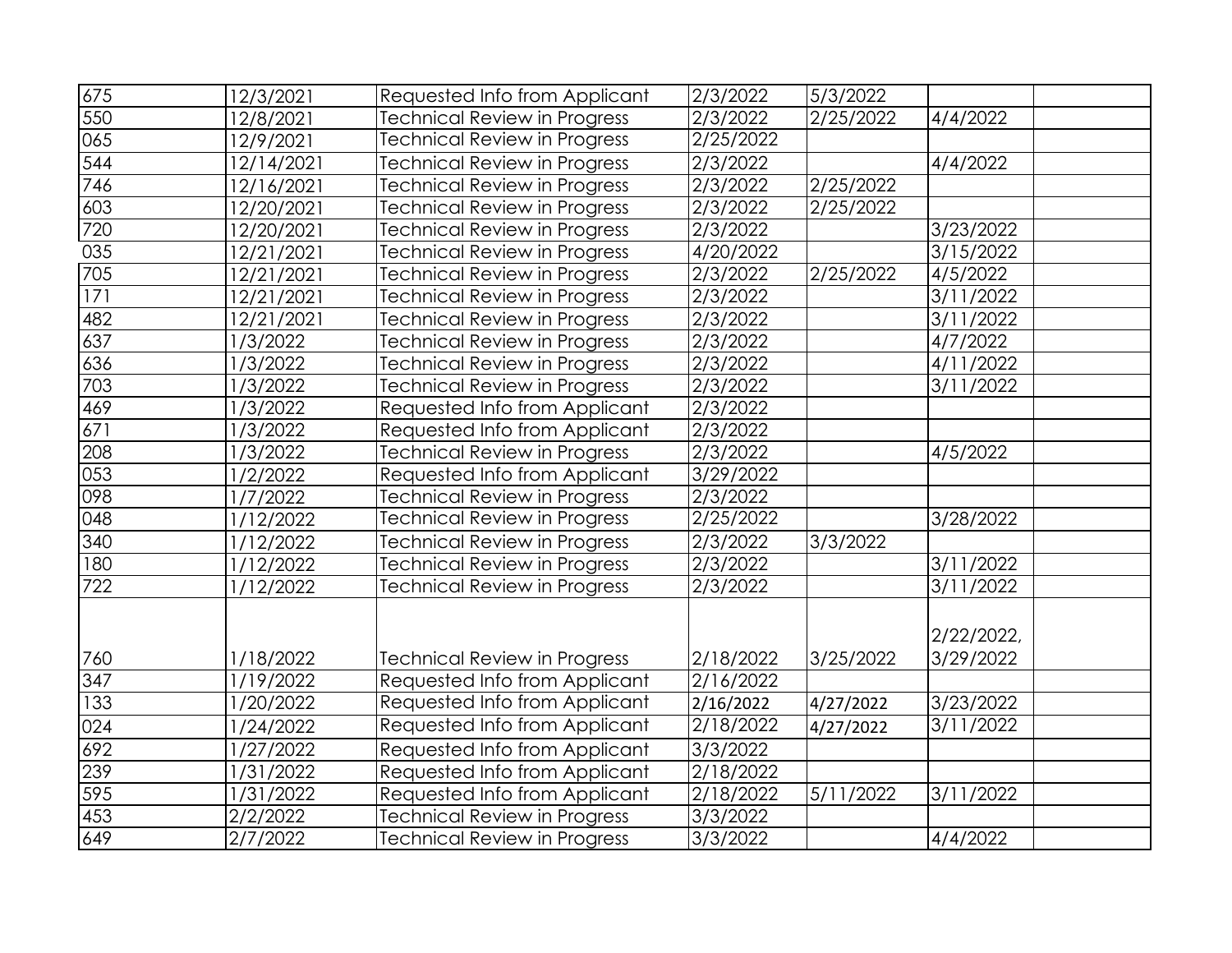| 319 | 2/7/2022            | <b>Technical Review Complete</b>    |                               |           | 3/24/2022 |
|-----|---------------------|-------------------------------------|-------------------------------|-----------|-----------|
| 042 | 2/9/2022            | <b>Technical Review Complete</b>    |                               |           | 3/16/2022 |
| 486 | 2/9/2022            | <b>Technical Review in Progress</b> | 3/30/2022                     | 4/11/2022 |           |
| 580 | 2/9/2022            | <b>Technical Review in Progress</b> | $\frac{1}{3}{\sqrt{30}}/2022$ | 4/11/2022 |           |
| 141 | 2/9/2022            | <b>Technical Review in Progress</b> | 3/30/2022                     | 4/22/2022 |           |
| 756 | 2/9/2022            | Requested Info from Applicant       | 3/30/2022                     |           |           |
| 059 | 2/15/2022           | Requested Info from Applicant       | 3/30/2022                     |           |           |
| 676 | 2/15/2022           | <b>Technical Review in Progress</b> | 3/30/2022                     | 4/11/2022 |           |
| 646 | 2/15/2022           | Requested Info from Applicant       | 3/30/2022                     | 4/4/2022  |           |
| 327 | 2/16/2022           | <b>Technical Review in Progress</b> | 3/30/2022                     | 4/4/2022  |           |
| 454 | 2/16/2022           | <b>Technical Review Complete</b>    |                               |           | 3/24/2022 |
| 630 | 2/16/2022           | <b>Technical Review Complete</b>    |                               |           | 3/16/2022 |
| 631 | 2/16/2022           | <b>Technical Review Complete</b>    |                               |           | 3/16/2022 |
| 632 | 2/16/2022           | Requested Info from Applicant       | 4/25/2022                     |           |           |
| 581 | 2/17/2022           | <b>Technical Review in Progress</b> | 4/19/2022                     | 4/21/2022 |           |
| 051 | 2/17/2022           | Requested Info from Applicant       | 4/28/2022                     |           |           |
| 058 | 2/22/2022           | Requested Info from Applicant       | 4/26/2022                     |           |           |
| 178 | 2/22/2022           | <b>Technical Review in Progress</b> | 3/3/2022                      |           |           |
| 371 | 2/22/2022           | <b>Technical Review in Progress</b> | 3/3/2022                      |           |           |
| 512 | 2/22/2022           | <b>Technical Review in Progress</b> | 3/3/2022                      |           |           |
| 601 | 2/22/2022           | Requested Info from Applicant       | 3/3/2022                      |           |           |
| 651 | 2/22/2022           | <b>Technical Review in Progress</b> | 3/3/2022                      | 3/14/2022 |           |
| 678 | 2/22/2022           | <b>Technical Review in Progress</b> | 3/3/2022                      | 3/28/2022 |           |
| 733 | 2/22/2022           | Requested Info from Applicant       | $\frac{1}{3}/\frac{3}{2022}$  |           |           |
| 201 | 2/22/2022           | Requested Info from Applicant       | 3/3/2022                      |           |           |
| 558 | 2/23/2022           | Requested Info from Applicant       | 3/25/2022                     |           |           |
| 341 | 2/23/2022           | <b>Technical Review in Progress</b> | 3/25/2022                     | 4/4/2022  |           |
| 387 | 2/23/2022           | <b>Technical Review in Progress</b> | 3/10/2022                     | 4/12/2022 |           |
| 006 | $\frac{2}{23}/2022$ | Requested Info from Applicant       | 3/10/2022                     |           |           |
| 253 | 2/23/2022           | <b>Technical Review in Progress</b> | 3/10/2022                     | 3/30/2022 |           |
| 132 | 2/24/2022           | <b>Technical Review in Progress</b> | 3/10/2022                     | 3/31/2022 |           |
| 708 | 10/25/2021          | <b>Undergoing Initial Review</b>    |                               |           |           |
| 368 | 2/28/2022           | Requested Info from Applicant       | 4/18/2022                     |           |           |
| 411 | 2/28/2022           | <b>Technical Review in Progress</b> | 4/4/2022                      | 4/11/2022 |           |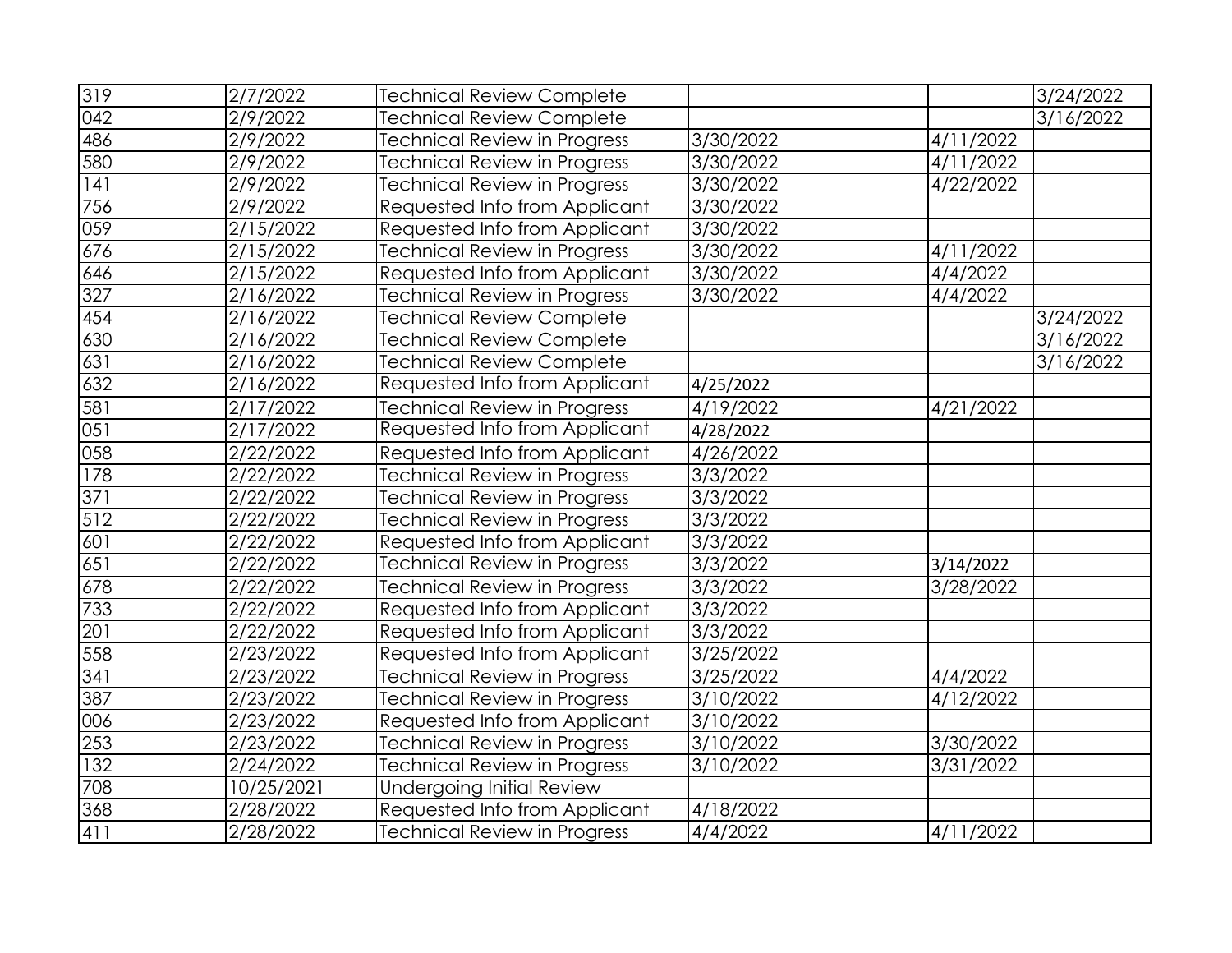| 732 | 2/28/2022             | Requested Info from Applicant       | 4/4/2022                    |           |           |  |
|-----|-----------------------|-------------------------------------|-----------------------------|-----------|-----------|--|
| 748 |                       | <b>Undergoing Initial Review</b>    |                             |           |           |  |
| 173 | 3/2/2022              | <b>Undergoing Initial Review</b>    |                             |           |           |  |
| 080 | 3/7/2022              | Requested Info from Applicant       | 4/18/2022                   |           | 3/22/2022 |  |
| 229 | 3/7/2022              | Requested Info from Applicant       | 4/18/2022                   |           |           |  |
| 627 | 3/7/2022              | <b>Undergoing Initial Review</b>    |                             |           |           |  |
| 752 | $\frac{1}{3}$ /7/2022 | Requested Info from Applicant       | 4/18/2022                   |           |           |  |
| 696 | 3/7/2022              | Requested Info from Applicant       | 4/18/2022                   |           |           |  |
| 500 | 3/7/2022              | Requested Info from Applicant       | 4/18/2022                   |           |           |  |
| 451 | 3/8/2022              | <b>Technical Review in Progress</b> | 3/25/2022                   |           | 3/29/2022 |  |
| 718 | 3/8/2022              | <b>Technical Review in Progress</b> | 3/25/2022                   |           | 3/29/2022 |  |
| 307 | 3/8/2022              | Technical Review in Progress        | 3/25/2022                   |           | 4/14/2022 |  |
| 110 | 3/8/2022              | <b>Technical Review in Progress</b> | 3/25/2022                   |           | 4/5/2022  |  |
| 594 | 3/8/2022              | <b>Technical Review in Progress</b> | 3/25/2022                   |           | 3/29/2022 |  |
| 106 | 3/10/2022             | <b>Technical Review in Progress</b> | 3/25/2022                   |           |           |  |
| 217 | 3/10/2022             | Requested Info from Applicant       | $\frac{3}{25}{\sqrt{2022}}$ |           |           |  |
| 093 | 3/14/2022             | Technical Review in Progress        | 4/4/2022                    |           | 4/20/2022 |  |
| 144 | 3/14/2022             | Requested Info from Applicant       | 4/4/2022                    |           |           |  |
| 468 | 3/14/2022             | <b>Technical Review in Progress</b> | 4/4/2022                    |           |           |  |
| 530 | 3/14/2022             | Requested Info from Applicant       | 4/4/2022                    | 4/18/2022 |           |  |
| 629 | 3/14/2022             | <b>Technical Review in Progress</b> | 4/4/2022                    |           | 4/5/2022  |  |
| 320 | 3/14/2022             | Requested Info from Applicant       | 4/4/2022                    |           |           |  |
| 761 | 3/14/2022             | <b>Technical Review in Progress</b> | 4/4/2022                    |           | 4/5/2022  |  |
| 025 | 3/14/2022             | Requested Info from Applicant       | 4/18/2022                   |           |           |  |
| 521 | 3/15/2022             | Requested Info from Applicant       | 4/18/2022                   |           |           |  |
| 582 | 3/15/2022             | Requested Info from Applicant       | 4/18/2022                   |           |           |  |
| 413 | 3/16/2022             | <b>Technical Review in Progress</b> | 4/18/2022                   |           | 4/20/2022 |  |
| 054 | 3/17/2022             | <b>Undergoing Initial Review</b>    |                             |           |           |  |
| 712 | 3/17/2022             | Requested Info from Applicant       | 4/18/2022                   |           |           |  |
| 041 | 3/22/2022             | <b>Technical Review in Progress</b> |                             |           | 4/4/2022  |  |
| 073 | 3/22/2022             | Undergoing Initial Review           |                             |           |           |  |
| 474 | 3/22/2022             | <b>Undergoing Initial Review</b>    |                             |           |           |  |
| 481 |                       | <b>Undergoing Initial Review</b>    |                             |           |           |  |
| 269 | 3/22/2022             | <b>Undergoing Initial Review</b>    |                             |           |           |  |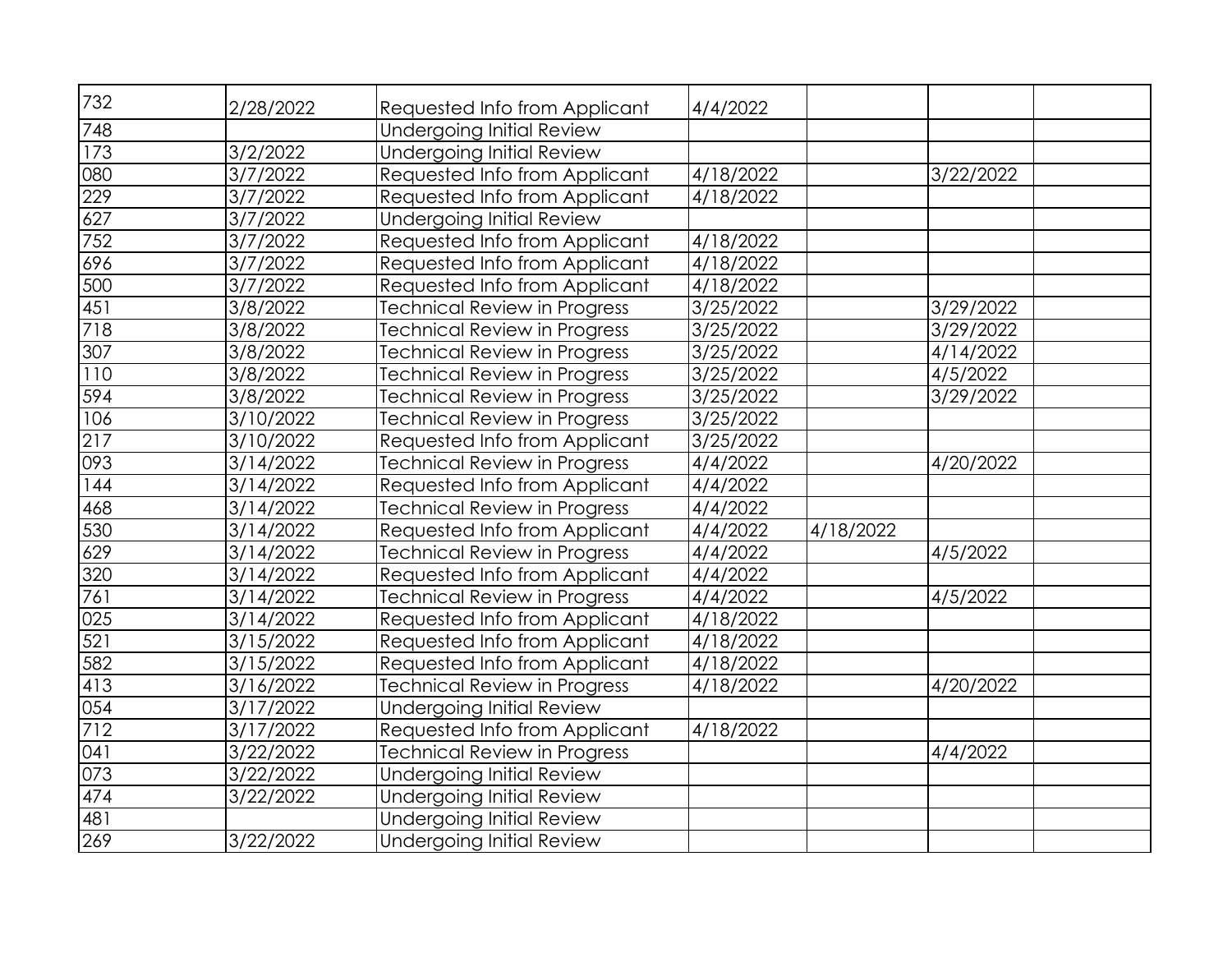| 639 |           | Undergoing Initial Review           |           |           |
|-----|-----------|-------------------------------------|-----------|-----------|
| 027 | 3/22/2022 | <b>Undergoing Initial Review</b>    |           |           |
| 008 | 3/22/2022 | Technical Review in Progress        | 4/8/2022  | 4/14/2022 |
| 282 | 3/23/2022 | Requested Info from Applicant       | 4/8/2022  |           |
| 681 | 3/23/2022 | <b>Technical Review in Progress</b> | 4/8/2022  | 4/11/2022 |
| 666 | 3/24/2022 | <b>Technical Review in Progress</b> | 4/8/2022  | 4/11/2022 |
| 680 | 3/24/2022 | Requested Info from Applicant       | 4/8/2022  |           |
| 068 | 3/24/2022 | Requested Info from Applicant       | 4/8/2022  |           |
| 735 | 3/24/2022 | <b>Technical Review in Progress</b> | 4/8/2022  | 4/11/2022 |
| 130 | 3/24/2022 | Requested Info from Applicant       | 4/8/2022  |           |
| 124 | 3/28/2022 | Requested Info from Applicant       | 4/18/2022 |           |
| 206 | 3/28/2022 | Requested Info from Applicant       | 4/18/2022 |           |
| 211 | 3/28/2022 | Requested Info from Applicant       | 4/25/2022 |           |
| 052 | 3/28/2022 | Requested Info from Applicant       | 4/18/2022 |           |
| 665 | 3/28/2022 | Requested Info from Applicant       | 4/18/2022 |           |
| 348 | 3/28/2022 | Requested Info from Applicant       | 4/18/2022 |           |
| 016 | 3/29/2022 | Requested Info from Applicant       | 4/18/2022 |           |
| 449 | 3/29/2022 | <b>Undergoing Initial Review</b>    |           |           |
| 379 | 3/29/2022 | <b>Undergoing Initial Review</b>    |           |           |
| 247 | 3/29/2022 | <b>Undergoing Initial Review</b>    |           |           |
| 880 | 3/30/2022 | <b>Undergoing Initial Review</b>    |           |           |
| 221 | 3/30/2022 | <b>Undergoing Initial Review</b>    |           |           |
| 049 | 3/30/2022 | <b>Undergoing Initial Review</b>    |           |           |
| 716 | 3/30/2022 | <b>Undergoing Initial Review</b>    |           |           |
| 524 | 3/31/2022 | <b>Undergoing Initial Review</b>    |           |           |
| 381 | 3/31/2022 | <b>Undergoing Initial Review</b>    |           |           |
| 224 | 4/4/2022  | <b>Undergoing Initial Review</b>    |           |           |
| 244 | 4/4/2022  | <b>Undergoing Initial Review</b>    |           |           |
| 105 | 4/4/2022  | <b>Undergoing Initial Review</b>    |           |           |
| 284 | 4/4/2022  | <b>Undergoing Initial Review</b>    |           |           |
| 525 | 4/4/2022  | Undergoing Initial Review           |           |           |
| 616 | 4/4/2022  | <b>Undergoing Initial Review</b>    |           |           |
| 032 | 4/4/2022  | Requested Info from Applicant       | 4/19/2022 |           |
| 038 | 4/4/2022  | Requested Info from Applicant       | 4/19/2022 |           |
| 202 | 4/5/2022  | Requested Info from Applicant       | 4/19/2022 |           |